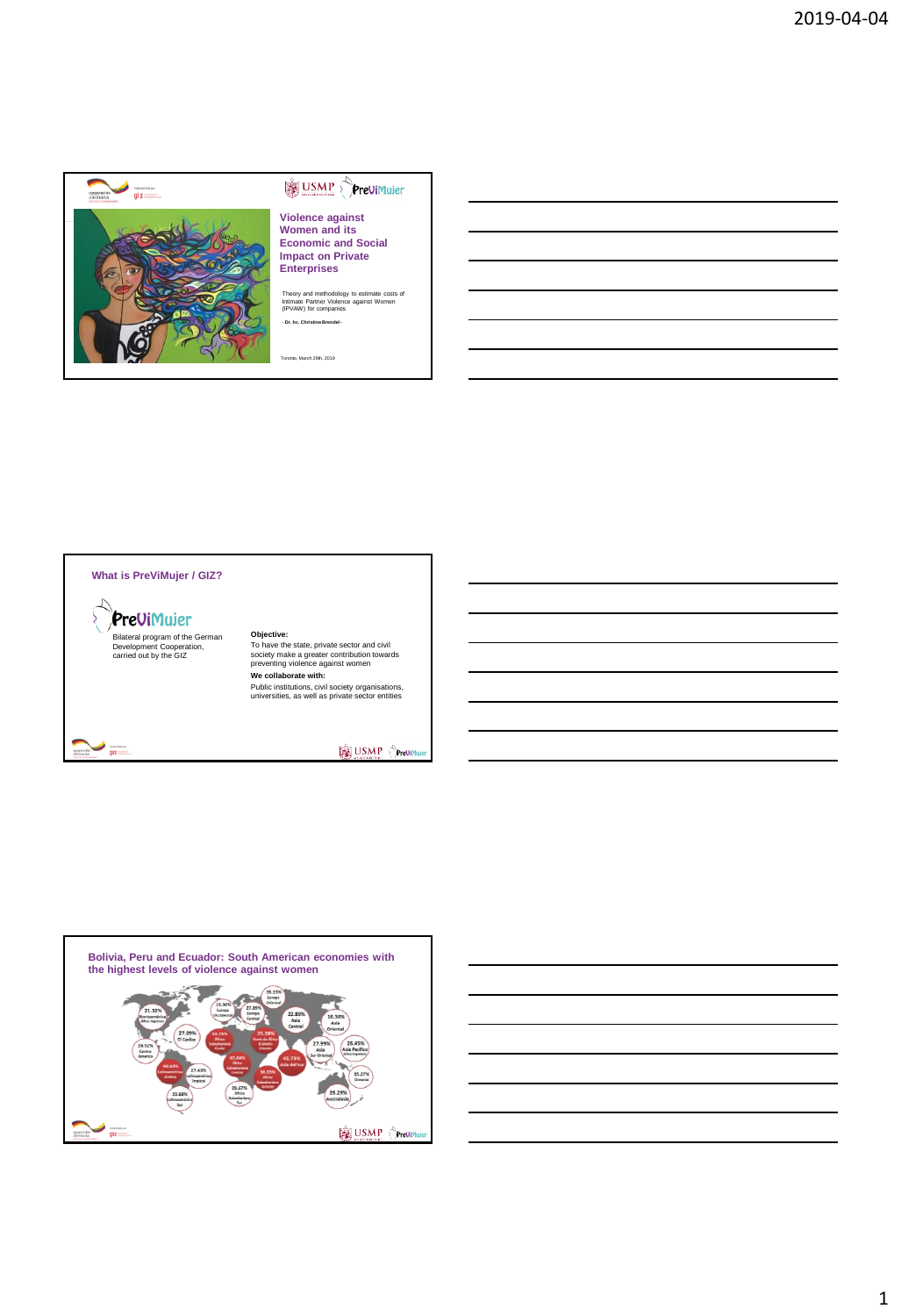



The most important predictor of the decision to adapt a non-violence policy is the **ideology around women's role in society**.

USMP Orevin

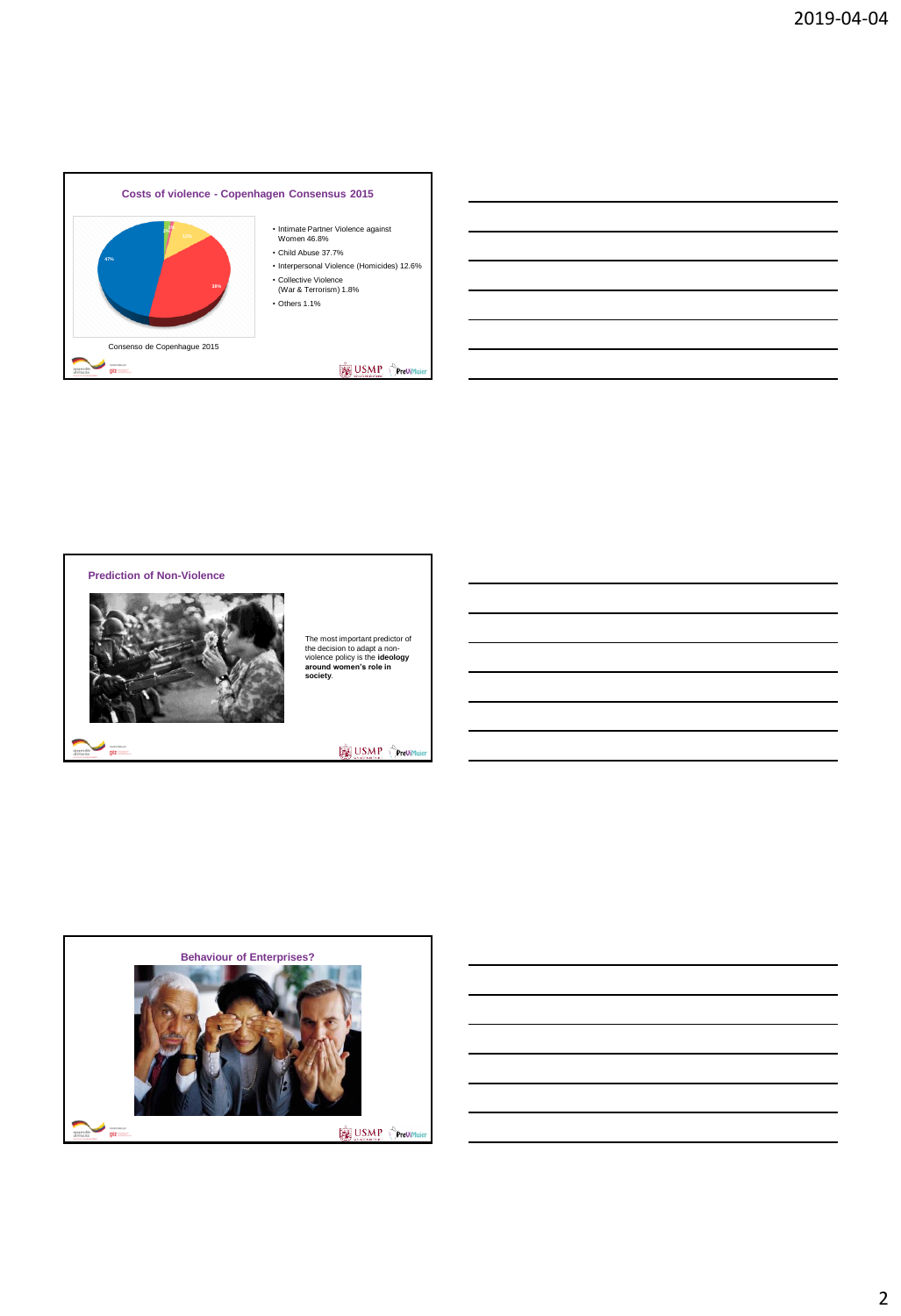



## **Why should companies prevent and fight IPVAW?**

 $\frac{1}{\sqrt{12}}$ 

- …because it affects labor productivity • …because it generates aditional business costs
- …because it improves the organizational climate of my company dealing with VAW
- … because the prestige of my company increases
- … because it contribuites to a sustainable economic growth

USMP Orevin



3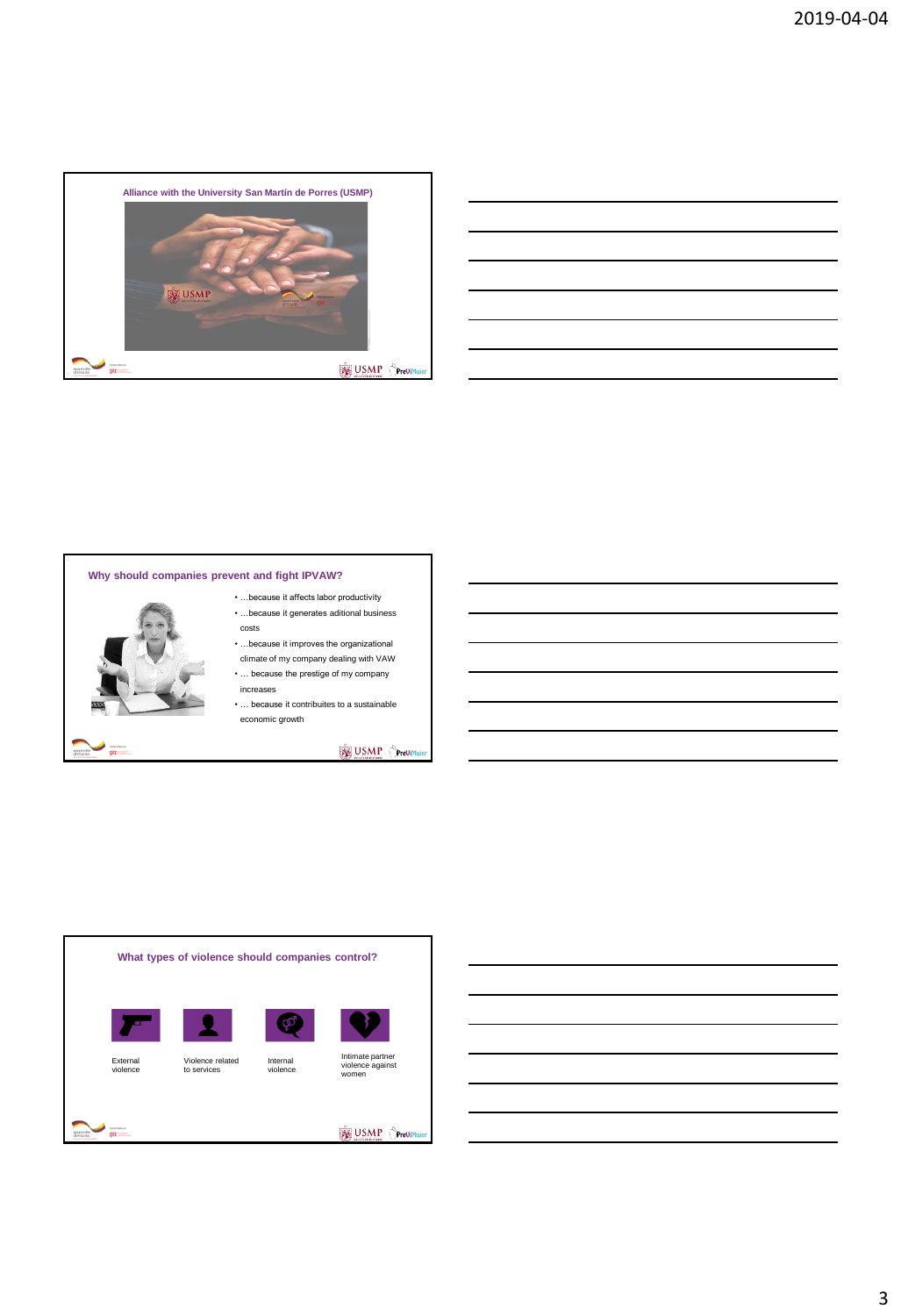